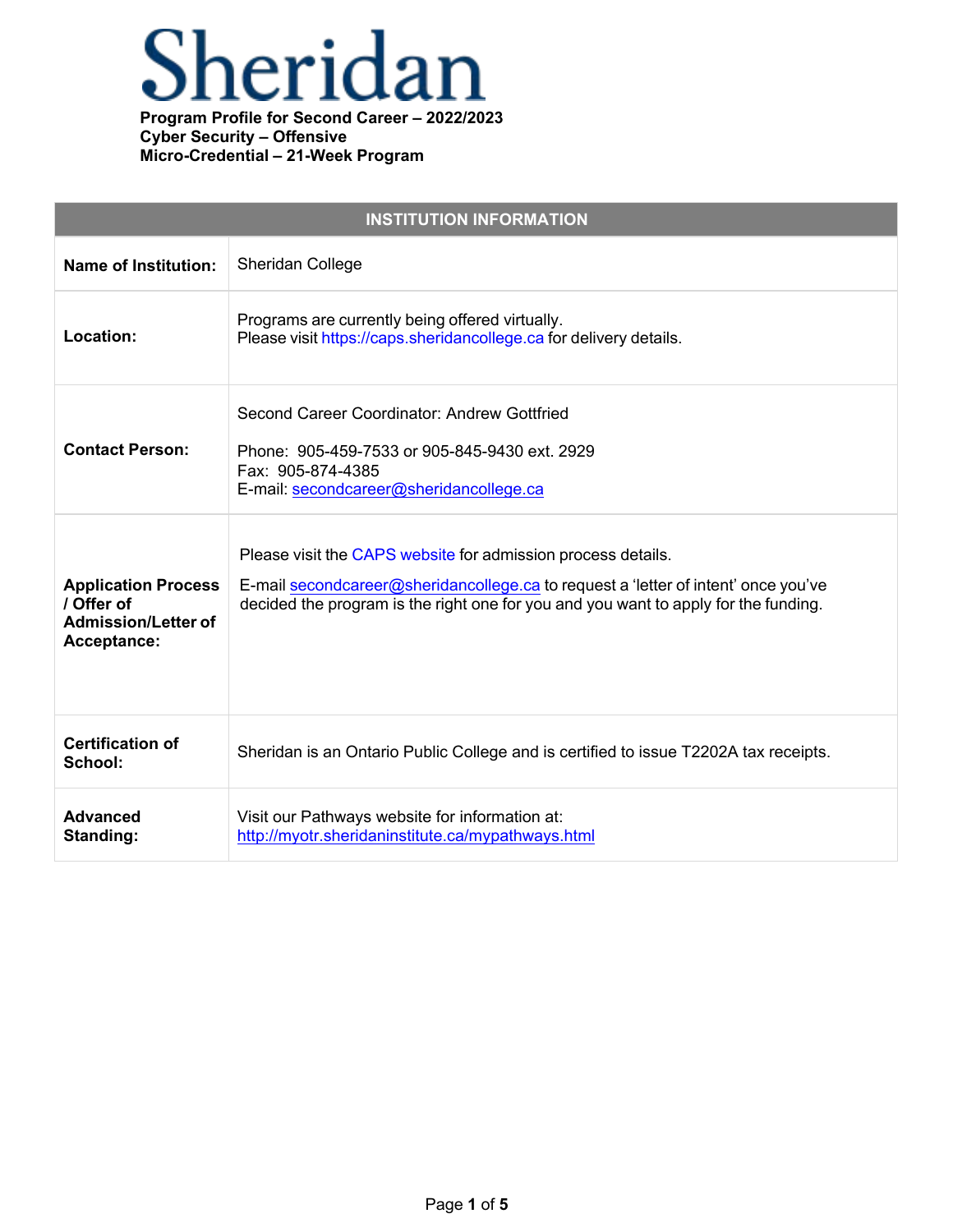

|                                                                                          | <b>PROGRAM INFORMATION</b>                                                                                                                                                                                                                                                                                                                                                         |
|------------------------------------------------------------------------------------------|------------------------------------------------------------------------------------------------------------------------------------------------------------------------------------------------------------------------------------------------------------------------------------------------------------------------------------------------------------------------------------|
| Program<br>Name/<br><b>Credential:</b>                                                   | Cyber Security - Offensive Security / Micro-Credential                                                                                                                                                                                                                                                                                                                             |
| Program-<br><b>Specific</b><br><b>Admission</b><br><b>Requirements:</b>                  | https://caps.sheridancollege.ca/products/cybersecurity-offensive.aspx                                                                                                                                                                                                                                                                                                              |
| <b>Program Offered</b><br><b>SEPTEMBER 2022</b><br><b>Start/End dates by</b><br>semester | Sept. 12, 2022<br>Jan. 9, 2023<br>$\overline{\mathbf{2}}$<br>1<br>To<br>To<br>Apr. 14, 2023<br>Dec. 16, 2022                                                                                                                                                                                                                                                                       |
| <b>Program Offered</b><br><b>JAN 2023</b><br><b>Start/End dates by</b><br>semester       | Jan. 9, 2023<br>May 8, 2023<br>$\overline{\mathbf{2}}$<br>1<br>To<br>To<br>Apr. 14, 2023<br>Aug. 11, 2023                                                                                                                                                                                                                                                                          |
| <b>Program Offered:</b><br><b>MAY 2023</b><br><b>Start/End dates by</b><br>semester      | May 8, 2023<br>Sept. 12, 2023<br>$\overline{\mathbf{2}}$<br>$\mathbf 1$<br>To<br>To<br>Aug. 11, 2023<br>Dec. 16, 2023                                                                                                                                                                                                                                                              |
| Program<br>Length/<br><b>Hours/Weeks:</b>                                                | Program duration (weeks): 21<br>Total instructional hours: 126<br>Programs starting in September have a holiday break of approximately 3 weeks.<br>Programs starting in January and May run continuously over 8 months (no summer<br>break), with two weeks between semesters.<br>Students will be notified about their class schedule prior to the beginning of each<br>semester. |
| <b>Class Size:</b>                                                                       | Approximately 35                                                                                                                                                                                                                                                                                                                                                                   |
| <b>Course Outline:</b>                                                                   | https://www.sheridancollege.ca/programs/courses/course-outline-search                                                                                                                                                                                                                                                                                                              |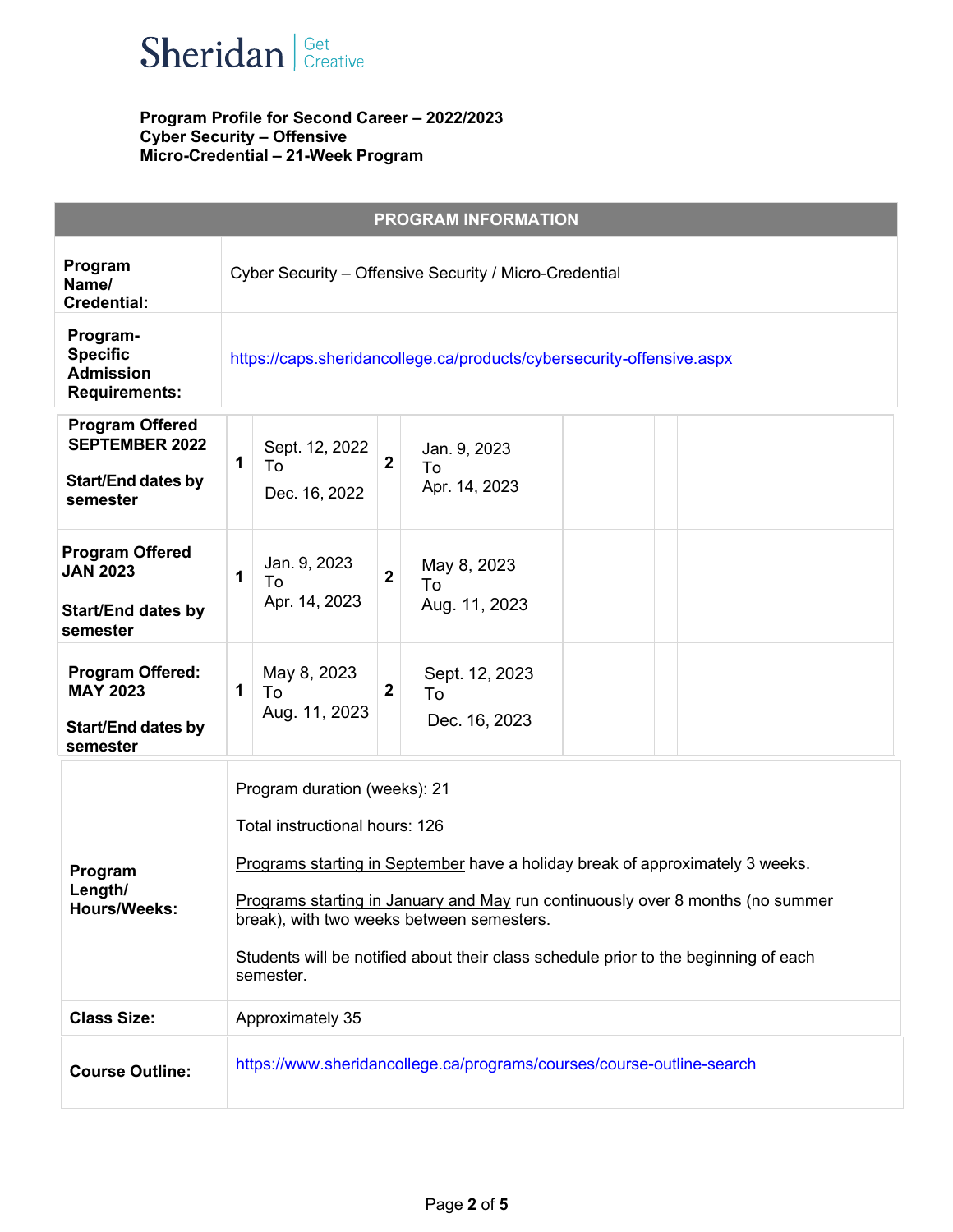

|                                                                                                       | \$788.94                                                                                                                                                                                                                                                                                                                                                                                                              |
|-------------------------------------------------------------------------------------------------------|-----------------------------------------------------------------------------------------------------------------------------------------------------------------------------------------------------------------------------------------------------------------------------------------------------------------------------------------------------------------------------------------------------------------------|
| <b>Annual Tuition:</b>                                                                                | https://caps.sheridancollege.ca/products/cybersecurity-offensive.aspx                                                                                                                                                                                                                                                                                                                                                 |
| (applicable at time<br>of publication -<br>subject to change<br>without notice)                       | Tuition fees are regulated by the Ministry of Advanced Education and Skills Development<br>and a change could be made by action of the Ontario Government.<br>As the Fee Guide is prepared in advance, Sheridan reserves the right to make changes<br>due to errors and omissions. Additional fees will apply for some programs with a modified<br>curriculum. All information provided is current as of publication. |
| Parking:<br>(applicable at time<br>of publication -<br>subject to change<br>without notice)           | https://epark.sheridancollege.ca/                                                                                                                                                                                                                                                                                                                                                                                     |
| <b>Book Costs:</b><br>(applicable at time<br>of publication -<br>subject to change<br>without notice) | \$0                                                                                                                                                                                                                                                                                                                                                                                                                   |
| <b>Other Costs:</b>                                                                                   | Ancillary fees - \$122.7                                                                                                                                                                                                                                                                                                                                                                                              |
| <b>Payment Policy for</b><br><b>Second Career:</b>                                                    | Purchase your course from our CAPS website when the courses become available and<br>provide your receipt to your ministry.                                                                                                                                                                                                                                                                                            |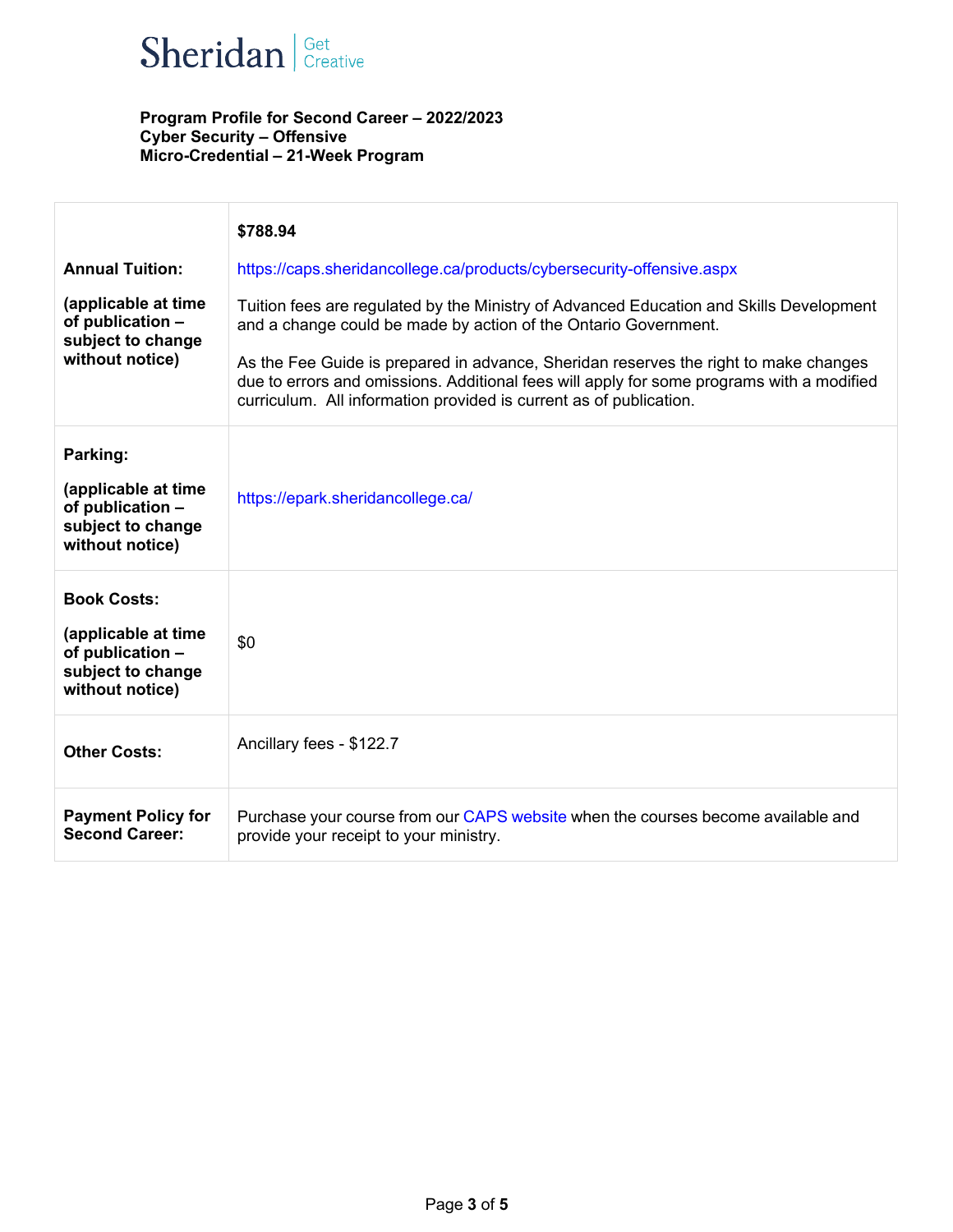

| <b>Withdrawal/Refund</b><br><b>Policy</b>                                                                             | For refunds or withdrawals, please visit:<br>https://caps.sheridancollege.ca/student-guide/transfers-refunds-and-withdrawals.aspx<br>Please note: As a Second Career-funded student, all refunds are to be returned to your<br>funder.                                                                                                                              |
|-----------------------------------------------------------------------------------------------------------------------|---------------------------------------------------------------------------------------------------------------------------------------------------------------------------------------------------------------------------------------------------------------------------------------------------------------------------------------------------------------------|
| <b>Your Second Career</b><br>and Career<br><b>Opportunities:</b>                                                      | A series of courses covering the fundamentals of the offensive role in cyber security.<br>Possible entry level jobs include penetration tester, security auditor, and vulnerability<br>researcher.                                                                                                                                                                  |
| <b>Please identify the</b><br>main skill learners<br>can expect to gain<br>upon completion of<br>the micro-credential | Learners will gain knowledge of penetration testing, security auditing, and<br>$\bullet$<br>vulnerability researching                                                                                                                                                                                                                                               |
| <b>Method of</b><br>Instruction:                                                                                      | online                                                                                                                                                                                                                                                                                                                                                              |
| <b>Equipment</b><br><b>Availability:</b>                                                                              | Students will have access to computers in open access computer labs.                                                                                                                                                                                                                                                                                                |
| <b>Instructor</b><br><b>Qualifications:</b>                                                                           | Our faculty is hired based on a combination of industry experience and academic<br>qualifications. Most faculty have relevant Master's degrees and/or professional<br>certifications where applicable.<br>Our faculty is provided with opportunities to engage in professional development to<br>ensure currency in their field and proficiency in teaching adults. |